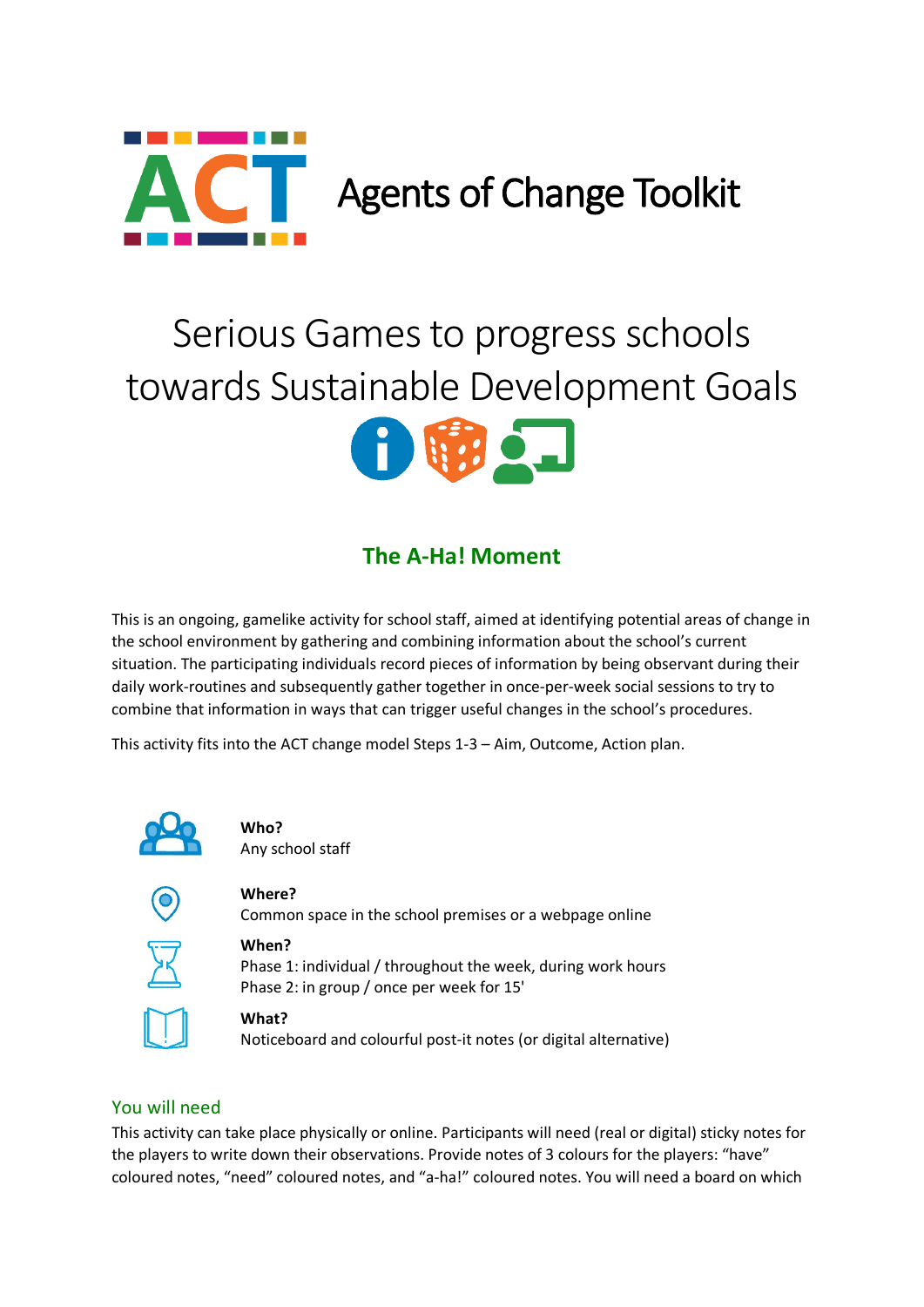to post them and a piggy bank for contributions in order to finance small treats as rewards to players. You will also need a scorecard with the participants' names to keep track of their current score. Ideally, also have an archive box to store outdated unpaired sticky notes and successful pairings from previous sessions.



*Figure 1 Activity materials in a sample set-up*

#### How to play

#### Setup

To initialize the game, set up the physical or digital board. Set aside an area to display the scorecard and to provide empty sticky notes for use. Roughly divide the playing space into the "Have" and "Need" categories. Keep the piggy bank for monetary contributions close to the board.

#### Phase 1: daily

Each participant tries to be observant of their familiar surroundings and take note of anything that seems "*inspiring, new, or out of place*". Provide these keywords as a prompt to the participants.

Each participant leaves a post-it note with their observation under the category "Have" or "Need", as appropriate in their opinion. Each post-it should include date and the author's name.

Participants can repeat the process as many times as desired.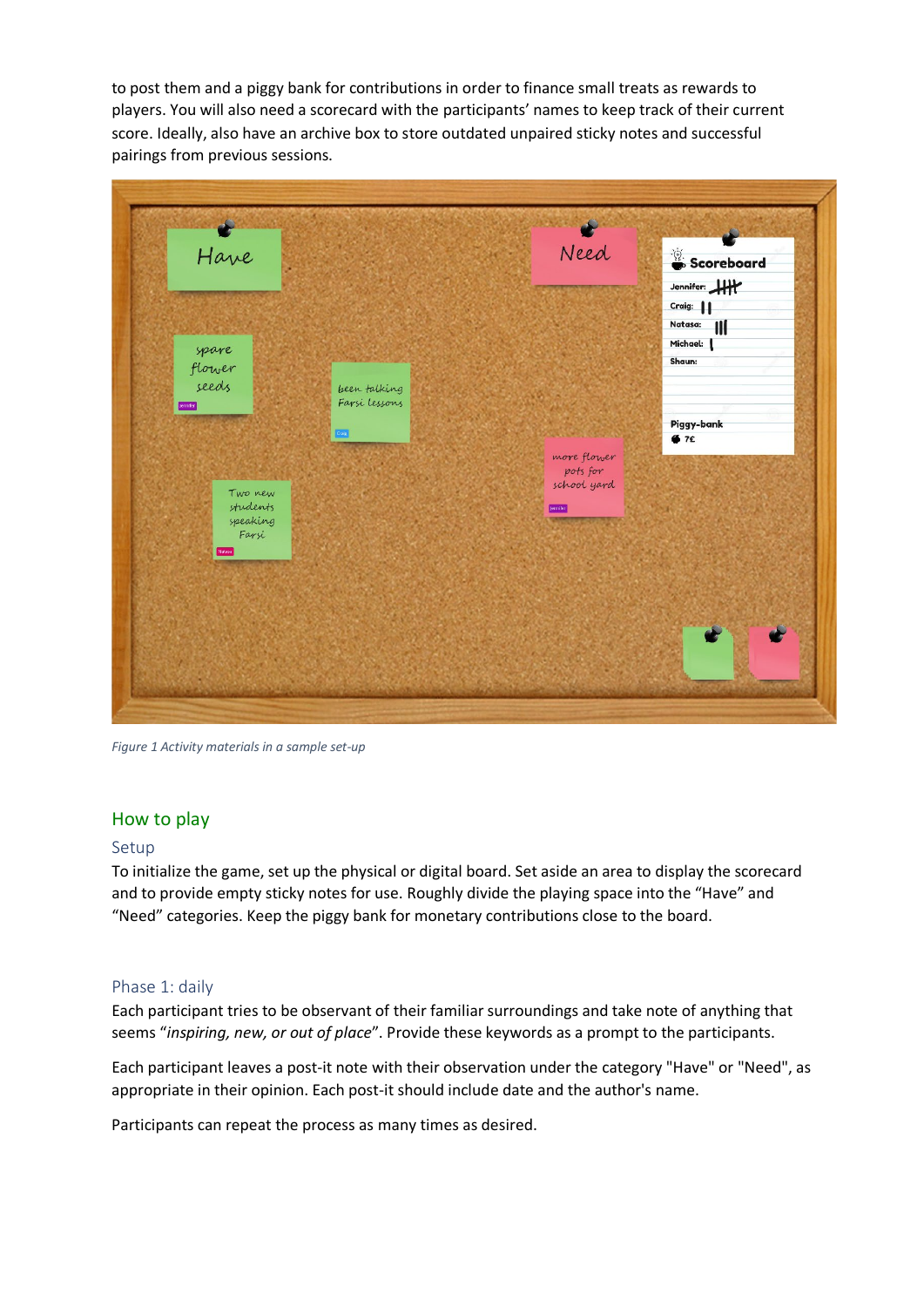#### Phase 2: group meeting

Participants gather together either physically or through a video call.

Participants go through the notes and try to combine them in matching "have-need" pairs. The person who first spots a potential pairing should call out "A-Ha!" and present their idea. Afterwards, the whole group discusses the proposed idea, the merits and the risks involved. You can provide the following points for discussion:

- 1) What are the potential changes that this idea will bring about?
- 2) What benefits could arise from this change?
- 3) What costs or risks could be associated with this change?

If the group votes on moving this idea forward, the group then negotiates on how the change can be realized by constructing an action plan. You can provide the following considerations:

- 1) Are the involved participants able and willing to collaborate?
- 2) What else is needed to support this change?
- 3) What kind of new potential for further change does this action plan open up?

If the A-Ha! Moment turns into a successful action plan, all directly involved members in the action plan receive a score point as reward. In the proposed action plan, school staff that don't directly participate in the game can also be involved.

Upon collection of five points, a participant is awarded with a small treat (tea/coffee/cake) financed by the piggybank. All participants contribute a symbolic amount to a piggybank at each social gathering.

#### End of round

After each weekly group session, reset the game. To reset the game, remove the notes that have been paired, store them in your archive (or give them to the person most responsible for moving the change forward) and keep all unpaired previous notes for the next session (making sure to leave space for new ones). If the board gets too cluttered over the weeks, remove older or outdated postit notes to clear up space and archive them for future reference.

#### Game adaptations

The Have-Need board enhanced with a minor reward scheme is suitable whenever bottom-up data gathering about the current state of a system is needed. Instead of the general prompt for being observant for anything "*inspiring, new, or out of place",* participants can be provided with a problem-focusing question to guide their attention on, such as "student dietary habits" or "our school's outdoor learning space".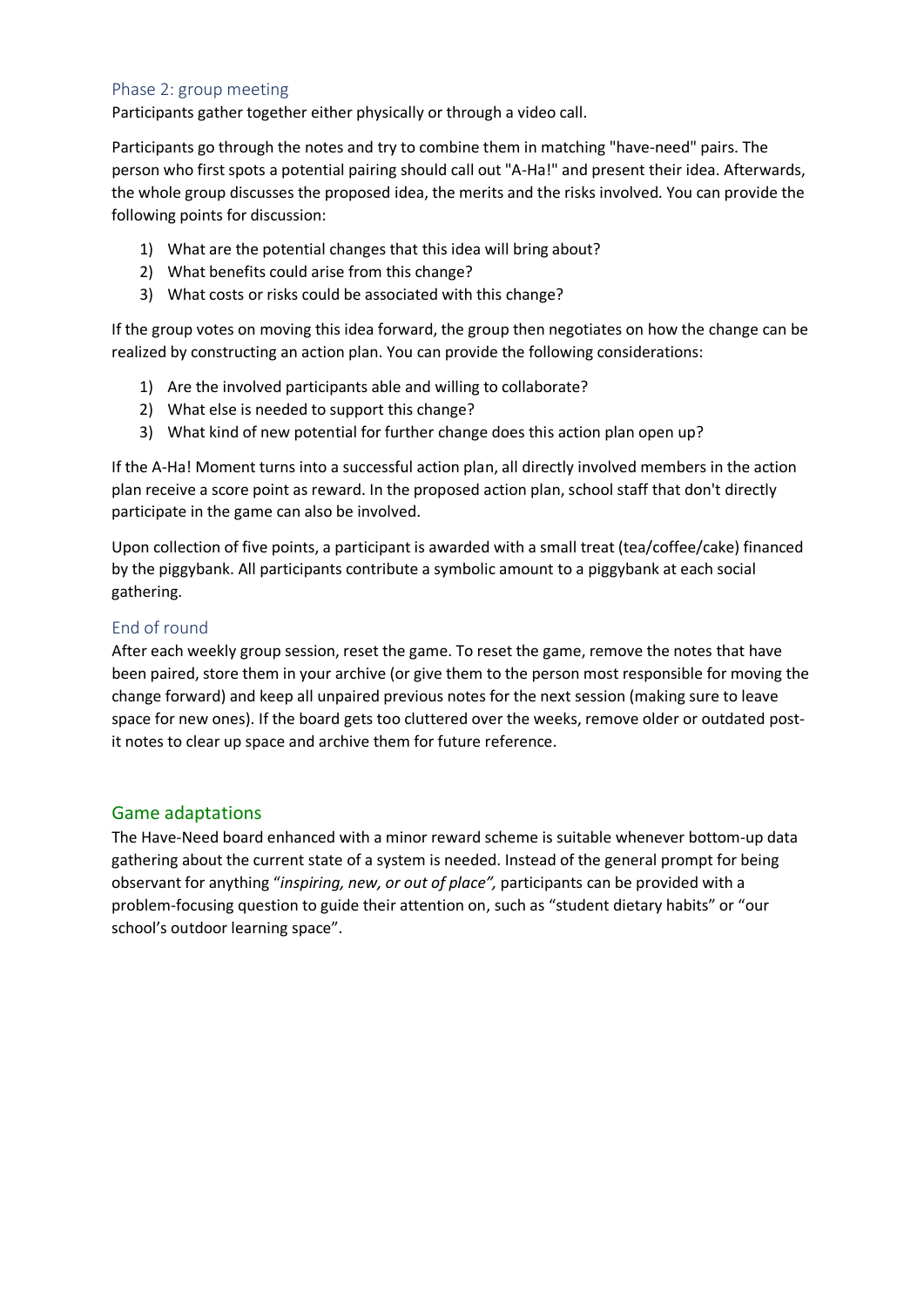## **Understanding "The A-Ha! Moment" better**

#### Game purpose

The overall purpose of this game is to activate the school staff to participate in an ongoing, bottomup information gathering process, thereby amplifying the change potential in the school environment. Within the ACT change model, this game supports Steps 1-3 (Aim-Outcomes-Action Plan), by providing procedures to identify potential areas of change in the school environment (Aim), envision immediately affordable changes, and collectively negotiate an action plan.

#### Desired change

Improving staff relationships and networking, as well as empowering feelings of individual initiative and collective action are among the main goals of this game, therefore it relates to the ACT priority area "Communication and building relationships". By implementing a "low hanging fruit" approach, it also provides opportunities to witness small daily changes executed in relatively effortless manner, thereby challenging the concept of change as risky (ACT priority area *"Addressing the perception of change as 'too risky'"*).

#### Instructional design

#### Intended Learning Outcomes

An intended learning outcome from this game is raising "awareness of how relationships impact on learning and other aspects of school life". The underlying assumption is that the foundations for positive change exist unknowingly already around us and can be illuminated by sharing information with each other from each one's unique perception and perspective.

#### Desired Learning Behaviours

- To observe and think critically about the current situation
- To combine existing information envisioning change
- To collectively construct action plans
- To carry out change in small, manageable ways supported by informal social networks

Specific learning mechanics are captured in the gameplay loop diagram below.

#### Gameplay loop

The below diagram shows the gameplay loop for this activity. Specific learning mechanics are shown in blue and specific game mechanics are shown in yellow. $1$ 

<span id="page-3-0"></span> $1$  For more on the game design framework being used here, see Arnab et al (2015) Mapping learning and game mechanics for serious games analysis. British Journal of Educational Technology, 46, 391–411.